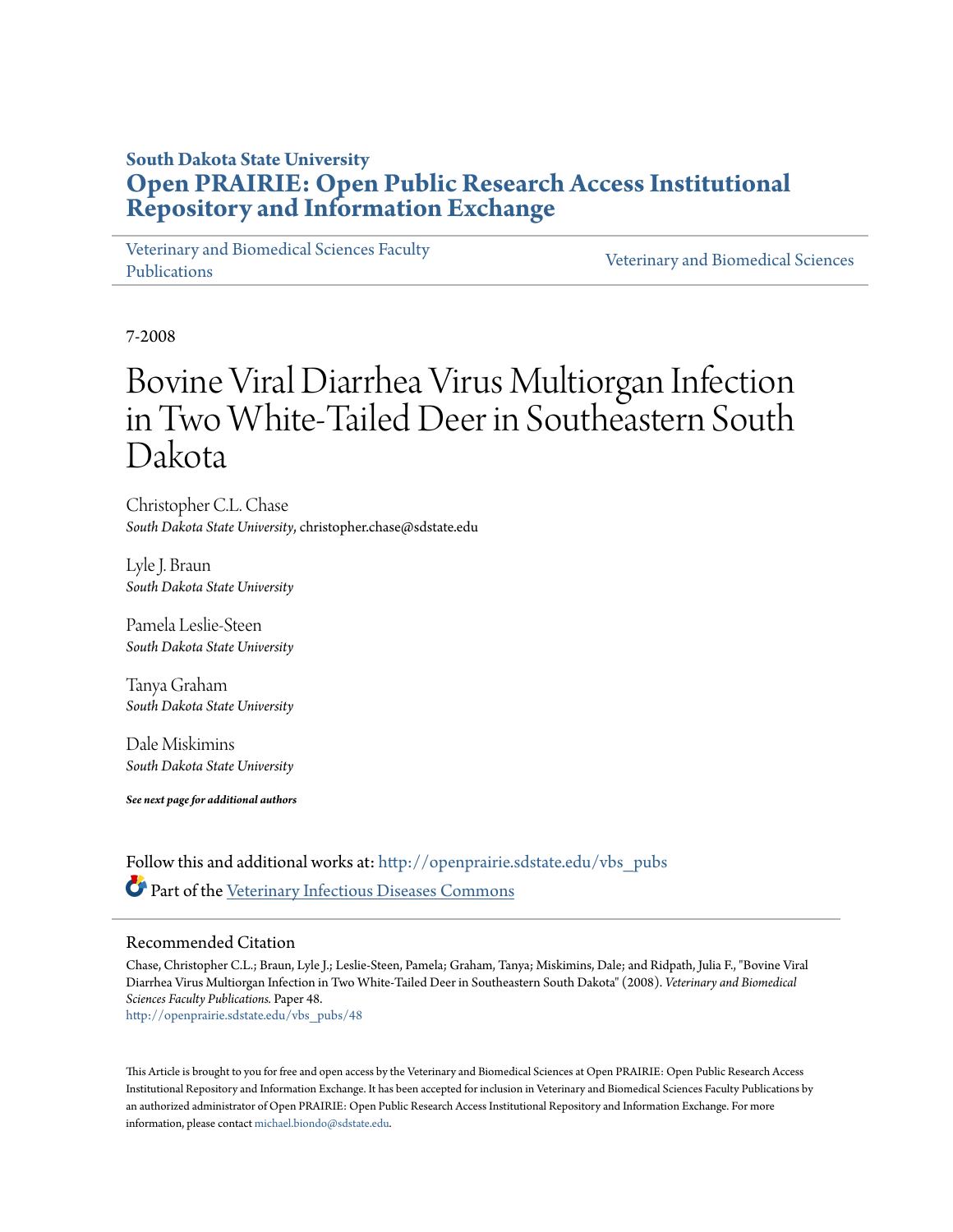#### **Authors**

Christopher C.L. Chase, Lyle J. Braun, Pamela Leslie-Steen, Tanya Graham, Dale Miskimins, and Julia F. Ridpath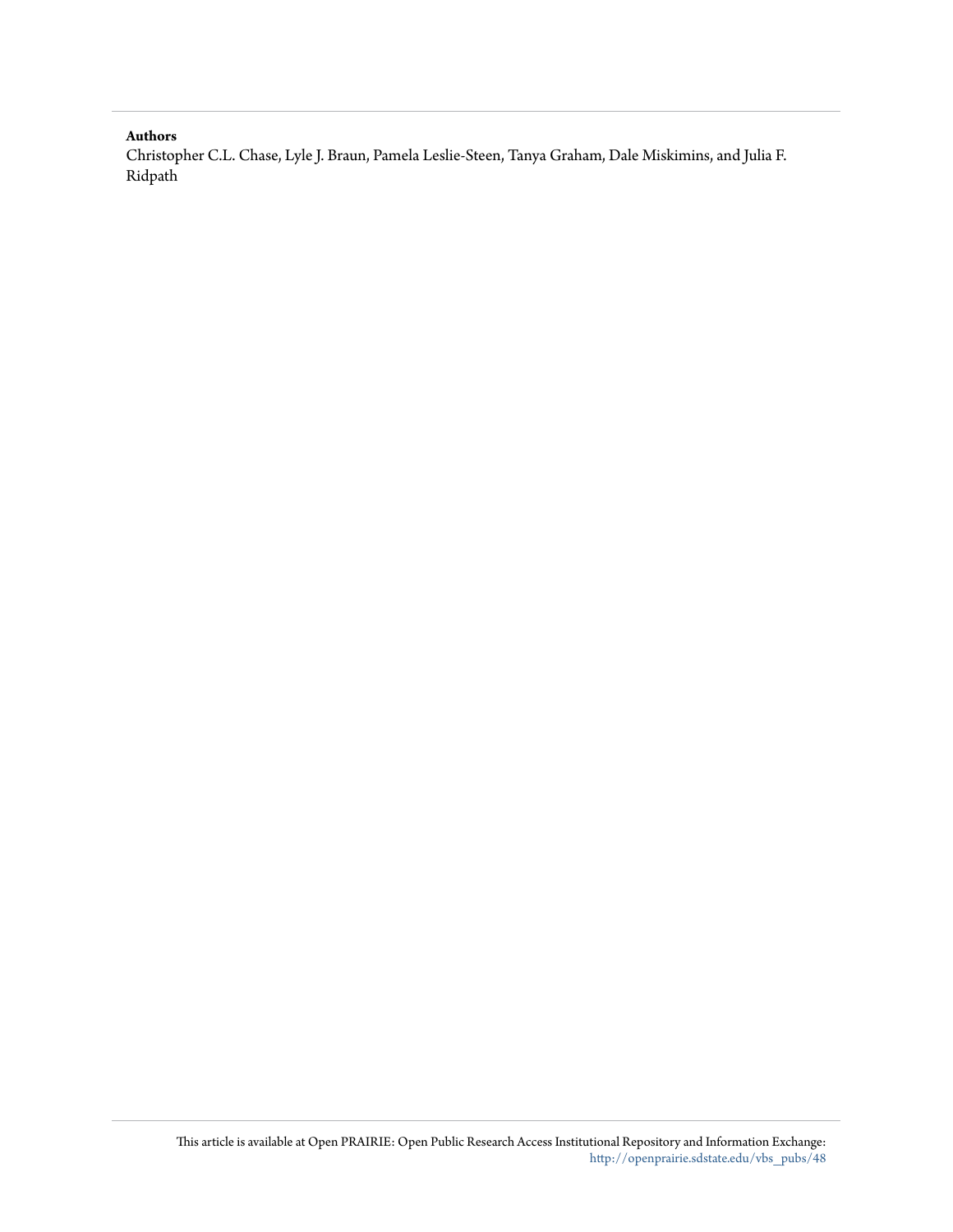## Bovine Viral Diarrhea Virus Multiorgan Infection in Two White-Tailed Deer in Southeastern South Dakota

Christopher C. L. Chase,<sup>1,3</sup> Lyle J. Braun,<sup>1</sup> Pamela Leslie-Steen,<sup>1</sup> Tanya Graham,<sup>1</sup> Dale Miskimins,<sup>1</sup> and Julia F. Ridpath<sup>2 1</sup>Department of Veterinary Science, PO Box 2175, South Dakota State University, Brookings, South Dakota 57007; <sup>2</sup>National Animal Disease Center, Ames, Iowa 50010; <sup>3</sup>Corresponding author (email: Christopher. Chase@sdstate.edu)

ABSTRACT: The susceptibility of wild ruminants, especially cervids, to bovine viral diarrhea virus (BVDV) has remained an enigma. Two white-tailed deer (Odocoileus virginianus) were submitted to the Animal Disease Research and Diagnostic Laboratory (ADRDL) in the fall of 2003 by the South Dakota Game Fish and Parks for chronic wasting disease (CWD) testing. Both animals were CWD negative. The animals were necropsied and histopathology, viral antigen detection, and virus isolation were performed. A noncytopathic (NCP) BVDV was isolated from the lungs and several other tissues of both animals. Formalin-fixed ear notches from both animals were positive for BVDV antigen by immunohistochemistry. The BVDV isolates were typed with the use of polymerase chain reaction in 5' untranslated region (UTR) and one isolate was typed a Type 2a and the other a Type 1b. Future field surveys to determine the incidence of BVDV along with experimental studies to determine if whitetailed deer fawns can be persistently infected with BVDV are needed.

Key words: Bovine viral diarrhea virus, infection, Odocoileus virginianus, white-tailed deer.

Bovine viral diarrhea virus (BVDV) infection results in a wide range of severe clinical diseases that range from respiratory to enteric to reproductive (Evermann and Barrington, 2005). In spite of intensive vaccination control programs, the incidence of BVDV remains high, in part due to the ability of the virus to cause persistent infections (Houe, 1999). These persistently infected animals are a continual risk for the spread of BVDV. Freeranging cervid populations, particularly white-tailed deer (*Odocoileus virginianus*; WTD) are frequently in contact with domestic cattle in the USA. The risk that BVDV persistently infected cattle pose in the transmission of BVDV to WTD and other free-ranging wildlife species is unknown. This possible transfer of BVDV between cattle and cervids has significant implications for the voluntary BVDV eradication programs proposed by the Academy of Veterinary Consultants (AVC, 2007) and the National Cattlemen's Beef Association (NCBA, 2007).

Bovine viral diarrhea viruses have been isolated from free-ranging and captive deer. A noncytopathogenic (NCP) BVDV was isolated from a roe deer (Capreolus capreolus) in Hungary (Romvary, 1965), and cytopathogenic BVDV-like virus was isolated from roe deer in Germany (Frolich and Hoffmann, 1995; Fischer et al., 1998). Noncytopathic BVDV has been isolated from a fallow deer that died in England (Edwards et al., 1988), from a free-ranging emaciated mule deer (Odocoileus hemionus) in Wyoming (Type 1a; Van Campen et al., 2001), and from a captive lesser Malayan mousedeer (Tragulus javanicus) in Denmark (Type 1f; Grondahl et al., 2003; Uttenthal et al., 2005). A female mousedeer was shown to be persistently infected and transmitted the virus to her offspring (Grondahl et al., 2003; Uttenthal et al., 2005). In this article, we describe gross and microscopic lesions and virologic findings in two freeranging white-tailed deer infected with BVDV.

Two white-tailed deer were submitted to the Animal Disease Research and Diagnostic Laboratory (ADRDL) in the fall of 2003 by the South Dakota Game Fish and Parks for chronic wasting disease (CWD) testing. The two deer were submitted from adjoining counties in southeastern South Dakota and were found within  $\sim 30$  km of each other. Chronic wasting disease was suspected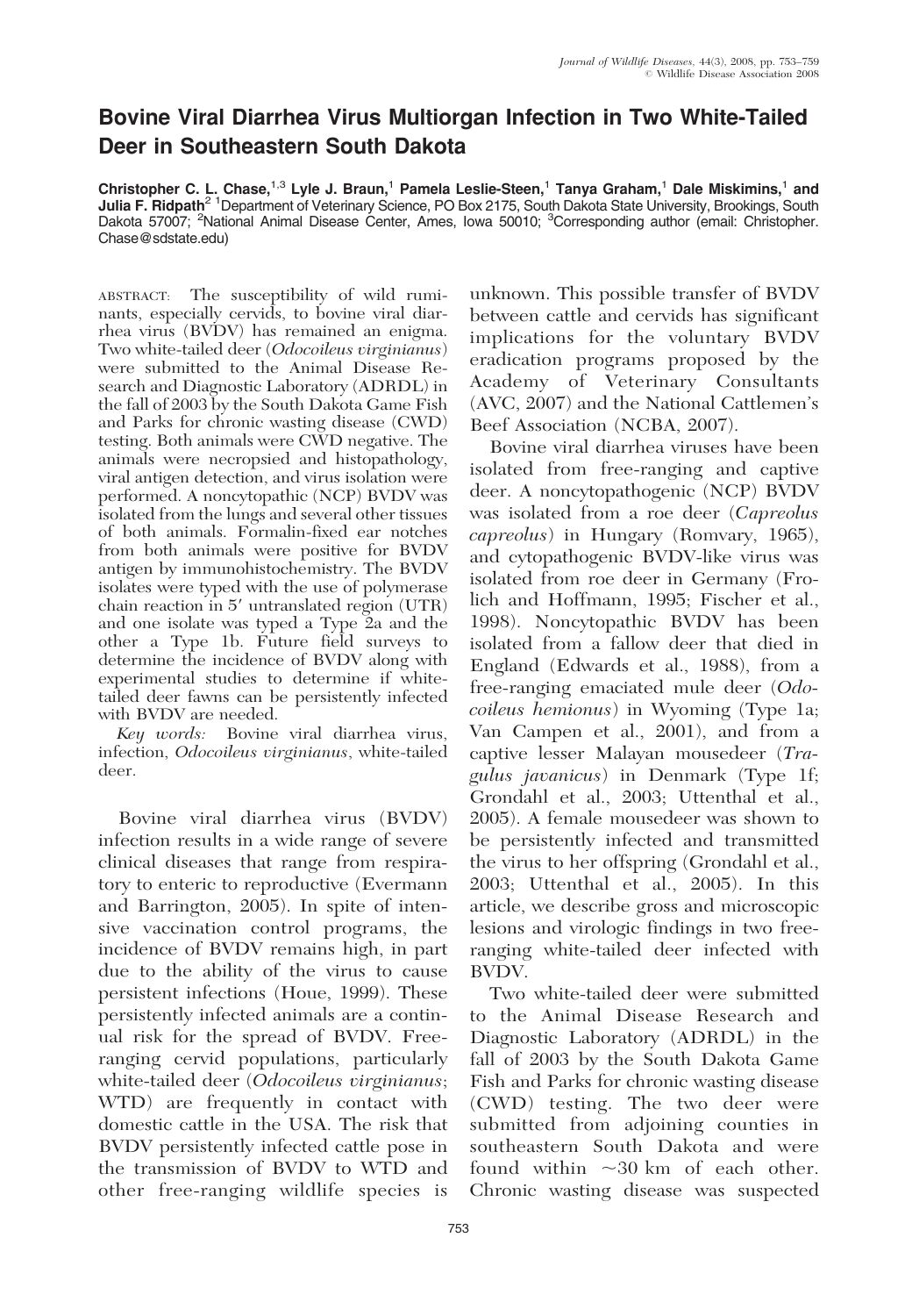because the animals, as described by the conservation officers who submitted them, appeared ''weak and disoriented'' when captured. The first case (ADRDL Case No. 03-20663; Deer 1) was submitted on 16 October 2003; age was estimated at 1.5 yr by dentition, and the animal was in good body condition. Deer 1 had difficulty standing and would throw its head back immediately before falling down. The animal was euthanized by gunshot to the chest by the conservation officer in the field. At necropsy, a single lesion was observed: a large (8 cm) chronic abscess in the right caudal lung lobe. The second animal, a fawn (ADRDL Case No. 03- 24272; Deer 2) was submitted on 18 December 2003. It appeared stunted, unthrifty and in poor body condition. This animal was euthanized by gunshot to the chest by the conservation officer in the field. On gross examination, Deer 2 had feces on the tail and hindquarters and the carcass was thin. Multifocal abscesses were present in mandibular lymph nodes and multifocal ulcers were present in the abomasum. Tissues from both animals were collected for bacteriology, histopathology, viral antigen detection and virus isolation. Both animals were CWD negative (based on the United States Department of Agriculture–approved immunohistochemistry test).

Fixed tissues were embedded in paraffin, sectioned at  $6 \mu m$ , and stained with hematoxylin and eosin. On histologic examination of Deer 1, brain had minimal spongiosis with prominent astrogliosis in the obex region, proliferation of the endothelial cells lining blood vessels adjacent to the central canal of the brain stem, and rare lymphocytic perivascular cuffs in the cerebellum and cerebrum. No lesions were observed in the hippocampus, lung, colon, rumen, liver, ileum, heart, or kidney. Deer 2 had lymphoid depletion of the spleen; the mandibular lymph nodes had lesions typical of actinobacillosis (mulitifocal pyogranulomatous lymphadenitis with sulphur granules at the center of the pyogranulomas). A focal ulcer was present in the abomasal mucosa. Segments of the ileum, colon, and rumen were autolyzed. No lesions were observed in the lung, liver, heart, kidney, or brain. Immunohistochemistry (IHC) was performed on fixed tissue sections with the use of a monoclonal antibody, 15C5, which specifically binds the Erns region of BVDV (Haines et al., 1992). Control slides consisting of known BVDV-positive and -negative bovine ear notch samples were stained concurrently, to monitor quality control. To distinguish nonspecific binding, serial sections of each block were treated with an irrelevant monoclonal antibody. The IHC slides were evaluated and the sample was considered positive for BVDV if cell-specific staining was present (Haines et al., 1992; Njaa et al., 2000). Additionally, the IHC-stained slides were submitted blindly for evaluation to Dr. Debbie Haines, Prairie Diagnostics Services, Saskatoon, Saskatchewan, Canada.

Fresh tissues (lung and intestine from Deer 1 and abomasum from Deer 2) were used for BVDV immunofluorescence (IF) staining or homogenized for virus isolation. For IF, tissues were mounted in OCT compound (Miles, Elkhart, Indiana, USA), stored at  $-70$  C and cryostat sectioned onto microscope slides. Tissues were stained for BVDV antigen with the use of fluorescein isothiocyanate (FITC)– labeled polyclonal anti-BVDV antibody (NVSL, Ames, Iowa, USA). Control slides, consisting of known BVDV-positive and -negative bovine samples, were stained concurrently for positive and negative controls. Location and intensity of fluorescence was compared to the controls. Tissues (Deer 1–lung; Deer 2–kidney, abomasum, and lung) placed in approximately 35 ml of Hanks media were homogenized with the use of a stomacher (Brinkman Instruments Inc., Westbury, New York); samples were homogenized for 1–5 min, decanted into a 30 ml centrifuge tube, and centrifuged at 1,300  $\times$  G at 4 C. The supernatant was decant-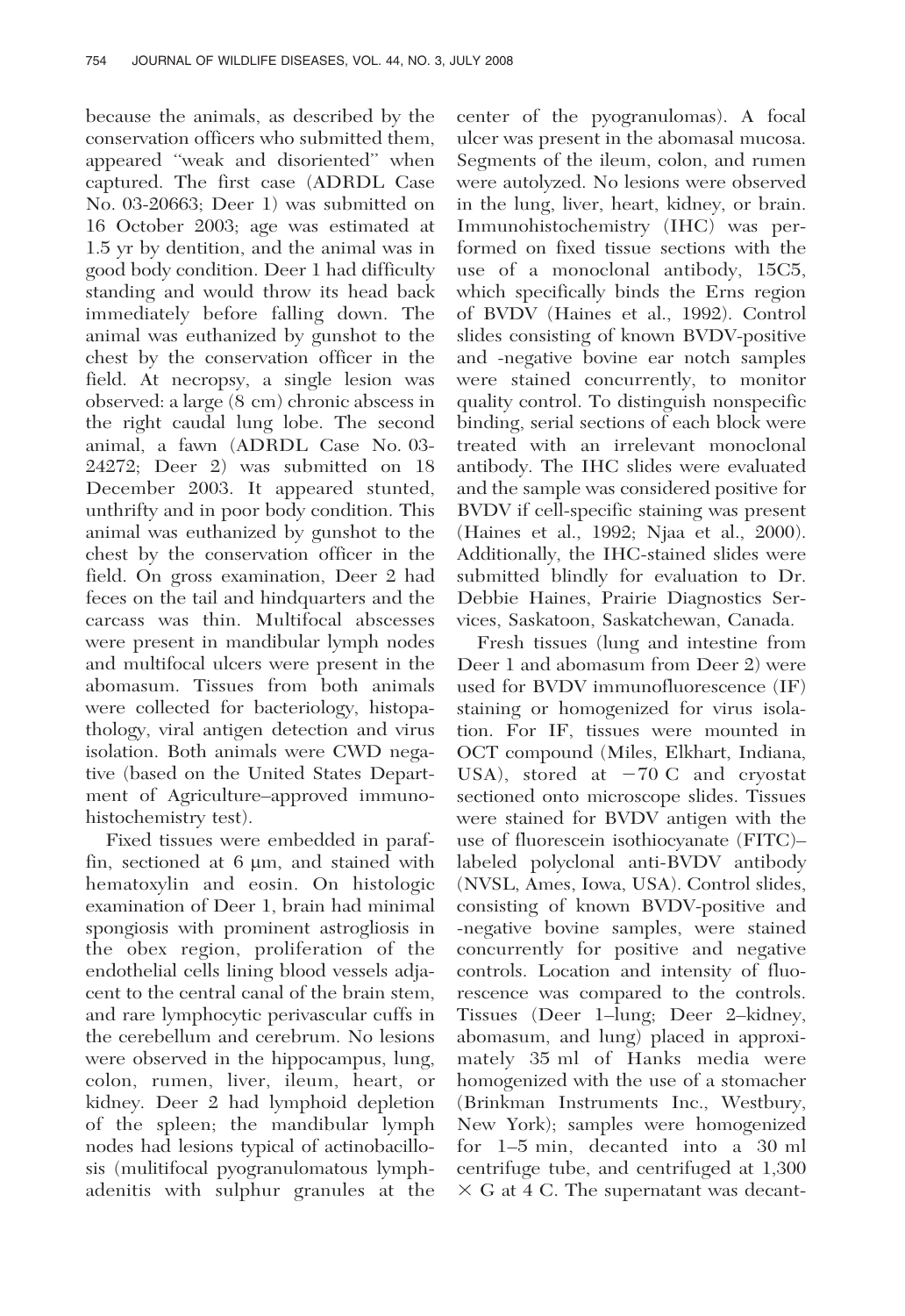ed into another tube, and 0.5 ml was inoculated directly on BVDV-free primary bovine lung (BL) cells or BVDV-free primary bovine turbinate (Bt) cells in tissue-culture tubes and incubated for 1 hr at 37 C. The inoculum was removed and replaced with 1.0 ml of growth media (Minimal Essential Media [MEM, Gibco Invitrogen Cell Culture, Carlsbad, California, USA], 5% BVDV-antibody and virus-free fetal bovine serum [Hyclone, Logan, Utah, USA], 5% lacto albumin, penicillin/streptomycin, and amphotericin B). Inoculated cell cultures were incubated for 7 days to allow viral growth and were observed for any changes in the following 2–3 days. If the inoculum appeared to be toxic, it was filtered with the use of a  $0.45$ -µm syringe filter and isolation was attempted on a new cell culture. Inoculated cell cultures were observed under an inverted light microscope daily to determine if cytopathic effect (CPE) was expressed. The cells were scraped, fixed to slides, and stained with fluorescein isothiocyanate (FITC) -labeled polyclonal anti-BVDV antibody (National Veterinary Services Laboratory) and examined for immunofluorescence (IF). Control slides consisting of BVDVinfected (positive control) or noninfected cells (negative control) were stained concurrently. The location and amount of fluorescence present was noted. If the primary cell culture was BVDV IF negative, a second passage was performed with the use of the first passaged inoculated cell cultures that had been incubated for 7 days. The first-passage cells were frozen, thawed, and clarified, and the supernatant was inoculated onto fresh cells. The 7-day incubation period and detection process was repeated.

To confirm the presence of BVDV and genotype isolates, multiplex reverse transcriptase–polymerase chain reaction (RT-PCR) was used to amplify either a 223– base-pair (bp) product from Type 1 or a 448-bp product from Type 2 with the use of primers from the BVDV Erns region (Sullivan and Akkina, 1995). The RNA templates were prepared from virus isolation positive cell cultures, as described previously (Ridpath et al., 2006). Control samples consisting of BVDV plasmidspiked control cell samples (positive control) or noninfected cells (negative control) were used for quality control. A second RT-PCR was performed on the virus isolates to further subtype the virus with the use of the  $5'$  untranslated region  $(5'UTR;$ Ridpath et al., 2006). The primary virus isolates were passaged once in BVDVfree Madin Darby bovine kidney cell line (MDBK) and characterized by direct sequencing and phylogenetic analysis of 5'UTR sequences as described previously (Ridpath et al., 2006). All sequencing reactions were done in duplicate and all sequences were confirmed by sequencing both strands. Sequences were aligned and compared with the use of Align Plus (Scientific and Educational Software) and MacDNASIS (Hitachi Software Engineering Co. Ltd., San Bruno, California, USA).

BVDV was detected in Deer 1 in several different tissues (skin, intestine, lung) with the use of two different techniques (IHC and VI). Ear skin from Deer 1 tested positive by IHC (Fig. 1A). The distribution and location of antigen in the hair follicular cells and the dermis was consistent with the distribution of BVDV antigen in persistently infected cattle (Njaa et al., 2000). The epidermal cell staining was prominent. The darkest staining was in the hair follicles and was diffuse within positive hair follicles. Positive-stained keratinocytes were also present. The intestine was IHC positive but IF negative. The lung tissues from Deer 1 were IF and IHC negative for BVDV. A NCP BVDV was isolated from the lungs. Multiplex RT-PCR produced a 448-bp product indicating the presence of a Type 2 BVDV. Based on 5'UTR sequencing, the isolate was a Type 2a BVDV (Fig. 2). This isolate was given the identifier, SDSU03-20663. Bacteriology results from Deer 1 identified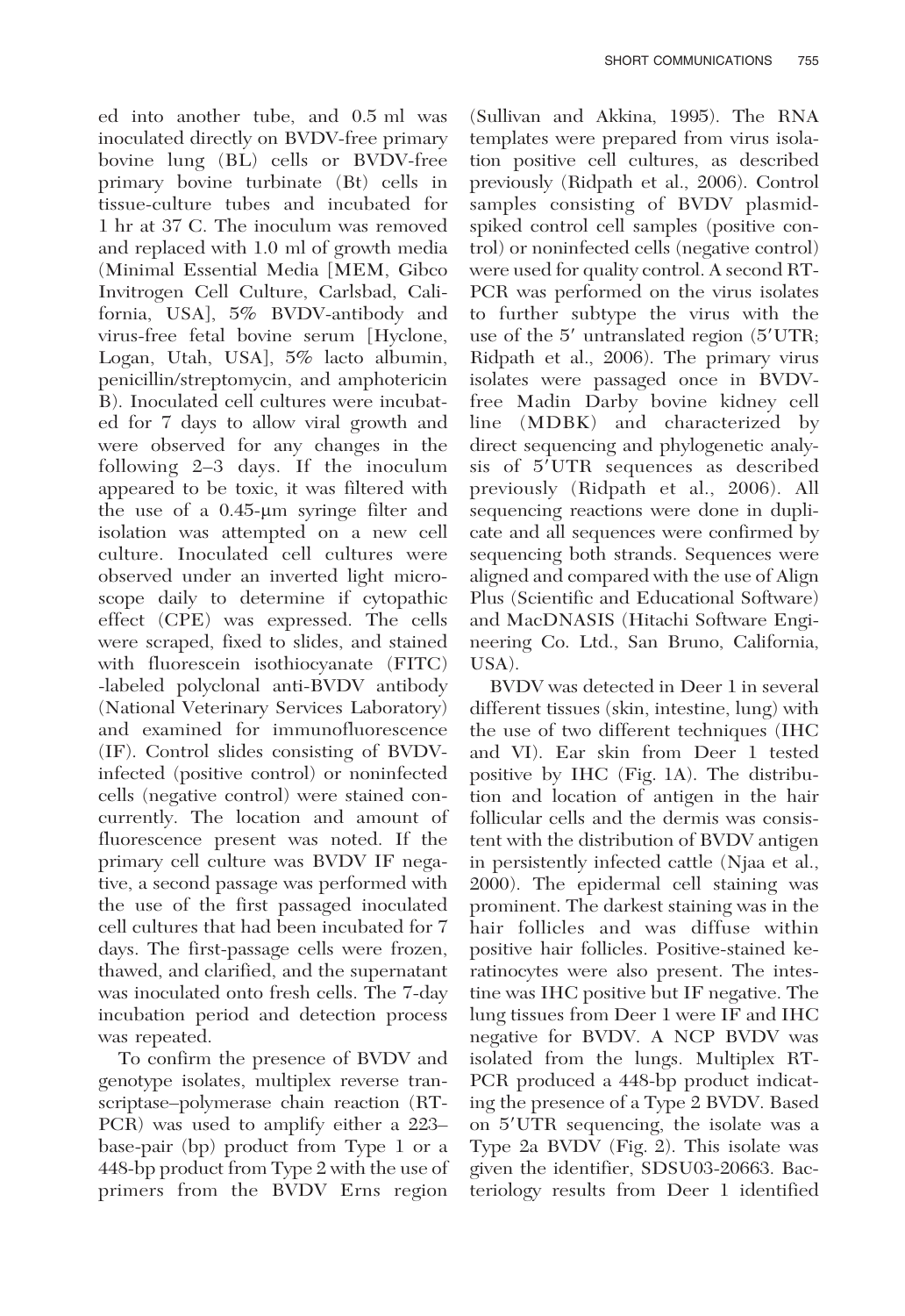

FIGURE 1. Bovine viral diarrhea virus (BVDV) immunohistochemistry (IHC) staining of the ear notches of two white-tailed deer. (A) Deer 1. (B) Deer 2. Insets are positive-control BVDV IHC bovine ear notches. Arrows indicate the presence of IHC staining of skin and hair follicles. Magnification  $40\times$ .

Arcanobacterium pyogenes from the lung abscess.

Bovine viral diarrhea virus was detected in Deer 2 in several different tissues (skin, kidney, lung, heart, lymph nodes, liver, lung, abomasum, small intestine, colon, spleen, salivary gland, and rumen) with the use of three different techniques (IHC, IF, and VI); ear skin from Deer 2 also was IHC positive (Fig. 1B). Like Deer 1, the distribution and location of antigen in the hair follicular cells and the dermis was consistent with the distribution of BVDV antigen in persistently infected cattle (Njaa et al., 2000). Additional tissues, including the kidney, heart,



FIGURE 2. Dendrogram of the two white-tailed deer bovine viral diarrhea virus isolates based on 5'UTR sequence. The percentage of nucleotide sequence homology is indicated.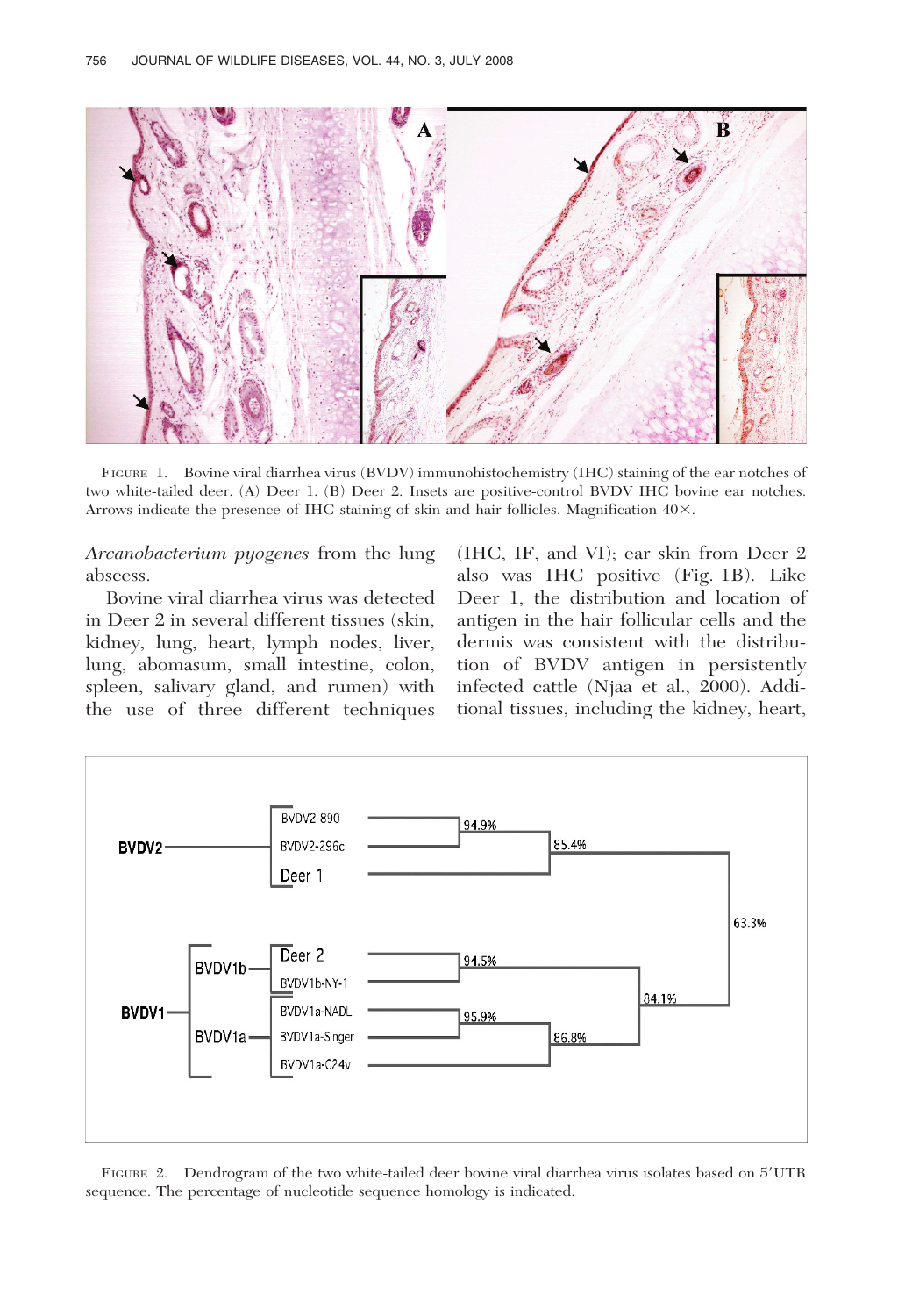lymph nodes, liver, lung, abomasum, small intestine, colon, spleen, salivary gland, and rumen were also IHC positive. The lung tissue from Deer 2 was also IF positive for BVDV (data not shown). A NCP BVDV was isolated from the kidney, abomasum, and lung. Multiplex RT-PCR produced a 223-bp product, indicating the presence of a Type 1 BVDV; 5'UTR sequencing indicated that the isolate was a Type 1b BVDV (Fig. 2). This isolate was given the identifier SDSU03-24272.

This report describes the detection of BVDV from two free-ranging white-tailed deer in southeastern South Dakota. The deer exhibited clinical signs of weakness. Although not proven, a focal Arcanobacterium pyogenes infection was suspected as the cause of ataxia and CNS signs in Deer 1. Bovine viral diarrhea virus antigen was present in the skin, hair follicles, and dermis with a staining pattern consistent with that seen in cattle persistently infected with BVDV, and the virus was detected in multiple tissues in both animals. Deer 2 had abomasal ulcers that contained abundant BVDV antigen consistent with lesions seen in BVDV-infected cattle. Different genotypes were isolated from each animal: One animal had a Type 1b infection and the other animal had a Type 2a infection.

This is the first report of BVDV isolation and BVDV antigen detection from free-ranging white-tailed deer. It is impossible to determine whether these animals were persistently infected, but one could speculate on the significance of these findings. The IHC staining pattern of the ear skin was consistent with that seen in persistently infected cattle (Njaa et al., 2000) and white-tailed deer fawns (Passler et al., 2007; Duncan et al., in press). The pattern of IHC staining by itself is not 100% definitive of a persistent infection, as three nonpersistently infected calves were reported to have a similar staining pattern, but were virus negative (Cornish et al., 2005). However, BVDVinfected cattle (Njaa et al., 2000) or fawns

(Ridpath et al., 2007) have had this pattern in experimental studies. In addition, the three calves with this staining pattern were virus-isolation negative, which would be characteristic of an acute infection, whereas the two deer described in this study were virus positive, which could be the result of either an acute or persistent infection. In addition, persistent infection has been demonstrated in a white-tailed fawn born from a pregnant white-tailed doe that was infected with two cattle isolates of BVDV (Passler et al., 2007). Although this animal lived 100 days, its ability to transmit BVDV was not tested and conclusions relating to the biologic significance of persistently infected WTD cannot be made. There is a single report of a BVDV transmission from a persistently infected captive mousedeer to her progeny (Grondahl et al., 2003; Uttenthal et al., 2005). However, the initial infection in the mousedeer occurred in captivity and in a species with limited contact with domestic animals in the wild. The significance of this finding in mousedeer on free-ranging deer species with high population densities in rural areas in the USA in the transmission of BVDV can only be speculated.

Based on clinical signs of disorientation in both animals and wasting in one of the animals, it is possible that these animals could have been in the terminal stages of BVDV infection. Clinical signs in the BVDV-infected mule deer in Wyoming also included emaciation and weakness; a lung abscess also was reported (Van Campen et al., 2001).

The susceptibility of free-ranging wild ruminants to BVDV and their potential role in transmission has been difficult to assess. Experimental infections with cattle strains of BVDV in wild ruminants have been reported, but in these studies there was no clinical disease (Van Campen et al., 1997; Tessaro et al., 1999). Transient viremias and viral shedding from the nasal passages were demonstrated, and the animals developed BVDV antibody re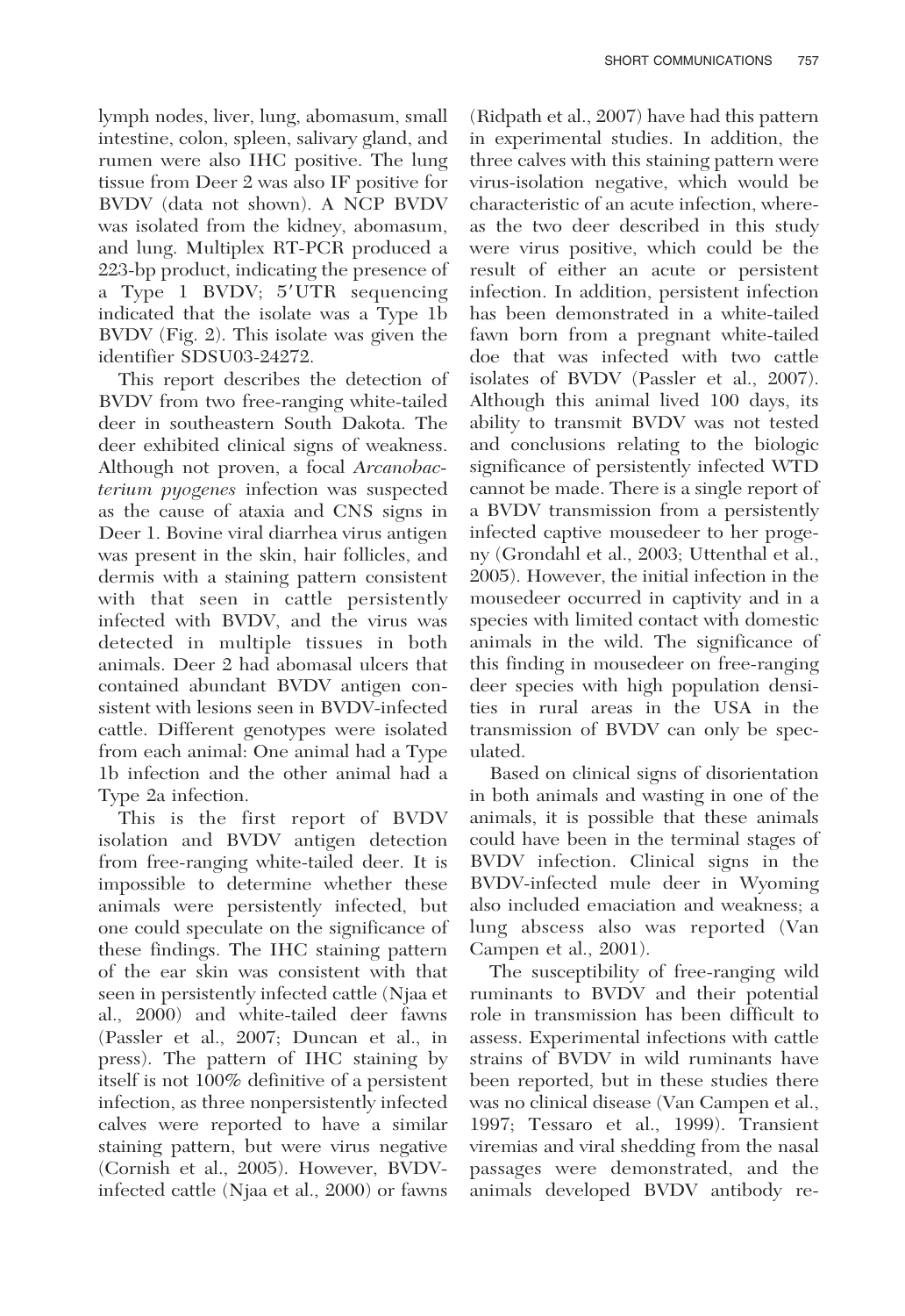sponses. There have been many serological studies demonstrating BVDV exposure in wild ruminants throughout the world (Couvillion et al., 1980; Frolich, 1995; Frolich and Flach, 1998; Cuteri et al., 1999; Tessaro et al., 1999; Nielsen et al., 2000; Van Campen et al., 2001; Lillehaug et al., 2003; Krametter et al., 2004). Although many of these studies were done in areas where BVDV had been isolated from cattle or other wild ruminants, no conclusion on BVDV susceptibility or role of the wild ruminants in transmission could be made.

Further studies are needed to demonstrate the infectivity of these white-tailed deer BVDV isolates in both cattle and deer. Based on the close phylogenic relationship between cattle and the white-tailed deer isolates (Fig. 2), it is likely that these isolates will infect cattle, and it has been demonstrated that isolates derived from wild ruminant can infect cattle (Romvary, 1965; Uttenthal et al., 2005). Future studies need to consider both acute infection and fetal infection. Only by demonstrating fetal infections in wild cervids will we be able to produce evidence that persistent infections can occur in wild cervids. Although we have infected a pregnant deer with the SDSU03-20663 isolate and produced persistently infected fawns (Duncan et al., in press) further studies need to been done to determine transmission efficiency in white-tailed deer.

Although much more work needs to be done on BVDV diagnostics in wildlife, these findings indicate that surveillance of white-tailed deer populations for BVDV could be done with the use of tests and reagents currently being used for cattle. Since the time that these two deer were identified as BVDV infected, we have done two additional BVDV surveys. The first study was done testing retropharyngeal lymph nodes that had been submitted for CWD between July 2003 and the end of June 2004. Over 2,400 samples were submitted, and we randomly sampled approximately 10% of the lymph nodes (204 samples). There were 107 whitetailed deer, 55 mule deer, and 42 elk. All the lymph-node samples were negative with the use of BVDV IHC. From the 2004 hunting season (September–December 2004) approximately 500 white-tailed deer and less than a dozen each of mule deer and elk from South Dakota were tested for BVD virus by IHC staining of ear notches from animals submitted for CWD testing (data not shown). None of the ear notches were positive. In both of these studies more than 90% of samples came from the western portion of the South Dakota, where deer and cattle density is much lower.

#### LITERATURE CITED

- ACADEMY OF VETERINARY CONSULTANTS (AVC). 2007. BVD position statement. http://www.avc-beef. org/Policy/positionstatements.asp. Accessed 18 April 2008.
- CORNISH, T. E., A. L. VAN OLOPHEN, J. L. CAVENDER, J. M. EDWARDS, P. T. JAEGER, L. L. VIEYRA, L. F. WOODARD, D. R. MILLER, AND D. O'TOOLE. 2005. Comparison of ear notch immunohistochemistry, ear notch antigen-capture ELISA, and buffy coat virus isolation for detection of calves persistently infected with bovine viral diarrhea virus. Journal of Veterinary Diagnostic Investigation 17: 110–117.
- COUVILLION, C. E., E. W. JENNEY, J. E. PEARSON, AND M. E. COKER. 1980. Survey for antibodies to viruses of bovine virus: Diarrhea, bluetongue, and epizootic hemorrhagic disease in hunterkilled mule deer in New Mexico. Journal of the American Veterinary Medical Association 177: 790–791.
- CUTERI, V., S. DIVERIO, P. CARNIELETTO, C. TURILLI, AND C. VALENTE. 1999. Serological survey for antibodies against selected infectious agents among fallow deer (Dama dama) in central Italy. Zentralblatt Veterinarmedizin B 46: 545–549.
- DUNCAN, C., J. RIDPATH, M. V. PALMER, E. DRISKELL, AND T. SPRAKER. In press. Histopathologic and immunohistochemical findings in two whitetailed deer fawns persistently infected with bovine viral diarrhea virus. Journal of Veterinary Diagnostic Investigation.
- EDWARDS, S., J. J. SANDS, AND J. W. HARKNESS. 1988. The application of monoclonal antibody panels to characterize pestivirus isolates from ruminants in Great Britain. Archives of Virology 102: 197–206.
- EVERMANN, J. F., AND G. M. BARRINGTON. 2005. Clinical features. In S. M. Goyal and J. F.